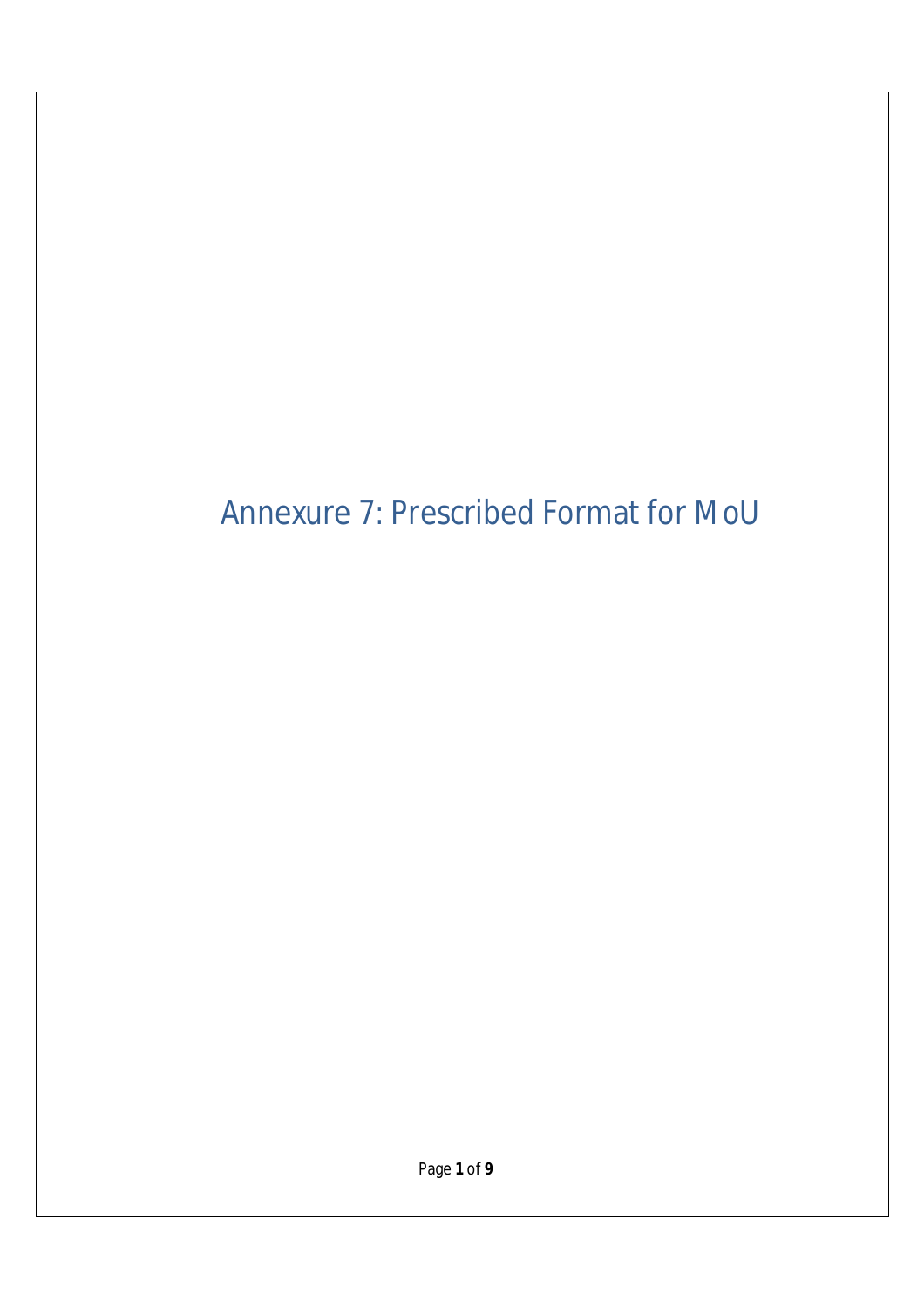**Memorandum of Understanding**

**Between**

**\_\_\_\_\_\_\_\_\_\_\_\_\_\_\_\_\_\_\_\_\_\_\_\_\_\_\_\_\_\_\_\_\_\_\_\_\_\_\_\_\_\_\_\_\_\_\_\_\_\_\_\_\_\_\_\_\_\_\_\_\_\_\_\_ \_\_\_\_\_\_**

*Name of Industrial Training Institute*

**And**

*Name of Industry Partner (s)*

**\_**

**Under "Dual System of Training" in trade (s) & Unit(s)**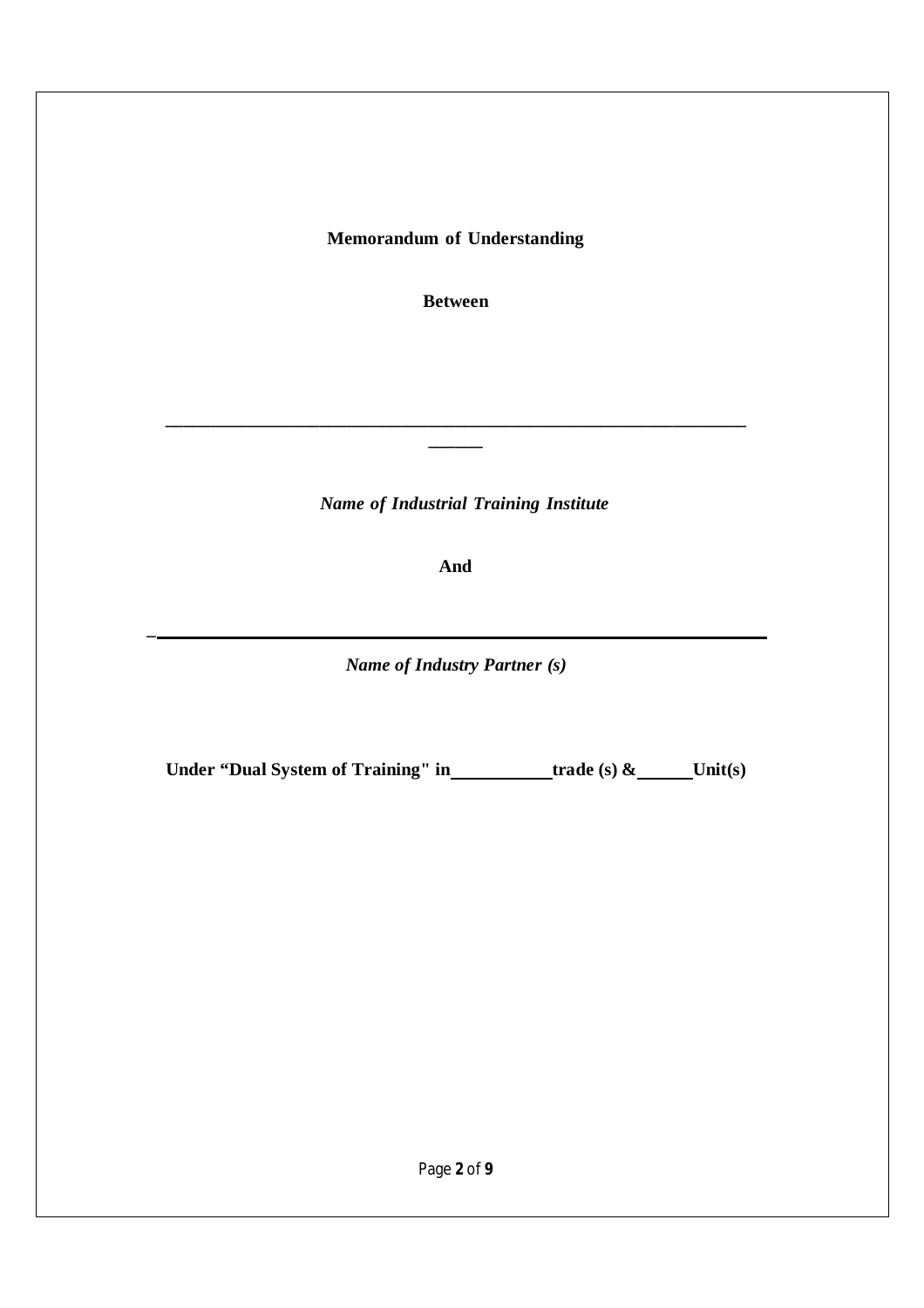# **A. Objective**

This MOU dated is for collaboration between partiesto support implementation of "**Dual System ofTraining**"

# **B. Description of Parties**

<<Name of the ITI>>Industrial Training Institute, located at <<full address of the institute with affiliation no. and MIS code>> (Hereinafter referred to as ITI) acting through its authorized representative (which expression shall mean and include successors in office).

## **And**

 $\ll$ Name of the industry partner(s) >> (Hereinafter referred to as industry partner(s)) located at  $\ll$ full address of industry with brief about its field of operation and organizational setup>>acting through its authorized representative.(which expression shall mean and include successorsin office).Registration No(s).of Industry partner(s)

## **C. Background and Purpose**

Directorate General of Training (DGT), Ministry of Skill Development & Entrepreneurship (MSDE) is responsible for co-ordination of all Skill Development efforts across the country, removal of disconnect between demand and supply ofskilled manpower, building the vocational and technical training framework, skill up gradation, building of new skills, and innovative thinking not only for existing jobs but also jobs that are to be created.

Industrial Training Institutes (ITI) are training institutes which offer range of vocational /skill training courses covering a large number of economic sectors with an objective to provide skilled work force to the industry as well asself-employment of youth. The training courses have been designed to impart basic skills and knowledge in the trades so as to prepare trainee for employment as a semi-skilled worker or for selfemployment.

To bridge this disconnect between ITI trainees' learning outcomes and the industry requirements, the Ministry of Skill Development & Entrepreneurship (MSDE) introduced the scheme "Dual System of Training" (DST) wef. August 2016 session. Objective of DST scheme is to enable industries and establishments to partner with Government and Private ITIs for conducting training programmes under high employability courses so as to fulfil their skilled manpower requirements. The DST is an amalgamation of theoretical training imparted through ITIs and practical training imparted through the Industry. DST helps enable Industry linkages and provide hands on experience to students on industries latest/ updated technologies.

Under the DST scheme, the courses are conducted to meet the skilled workforce requirements of Industry so that after completion of training, the trainee who are awarded National Trade Certificate (NTC) under the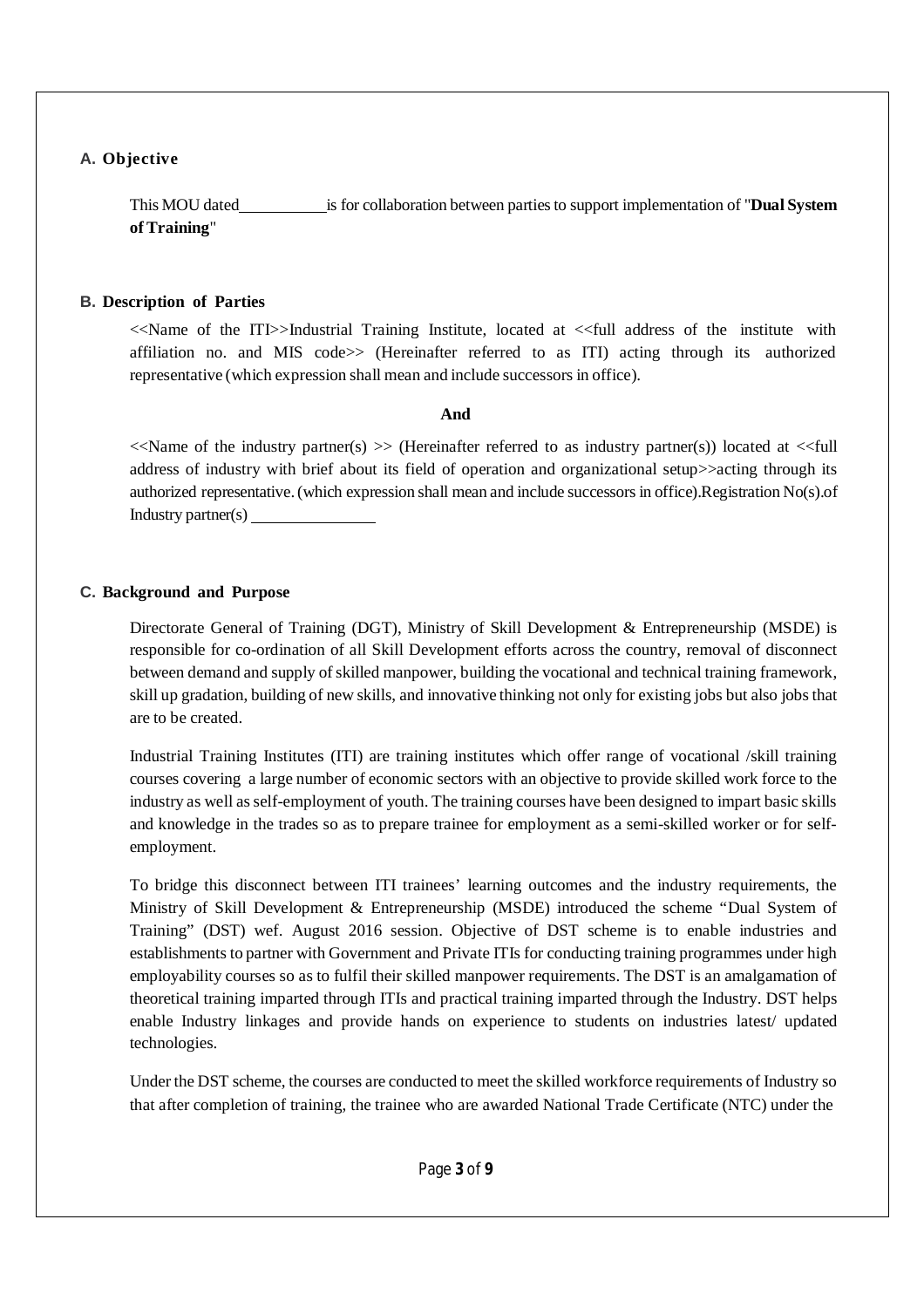scheme have an edge over regular ITI pass outs in terms of employability and employment opportunities in Industry. ITIs may conduct courses under DST scheme in:

- i. Vacant units i.e. vacant batches against which no enrollments have been done.
- ii. Convert existing unit(s) of regular CTS trade with DST based on availability of candidates willing to enroll under DST and Industry Partner.
- iii. Third shift, if permissible in the State. However, it has to be uploaded on the portal with concurrence by DGT. If a third shift unit has been started under DST without undergoing full affiliation process, then in future such units would be used for DST only.

## **D. Admission details:**

The admission of the trainees for the scheme shall be common i.e. with Craftsmen Training Scheme (CTS) into regular ITIs. Upon selection of trainees/ batches by the Industry Partner, DST flag would be enabled in DGT MIS portal for those trainees. For each student, the name of Industry Partner(s) along with planned duration of training in Industry(s) should also be uploaded on the portal.

The ITI must ensure at the time of admission that trainees opting for DST are aware of the Industry expectations in terms of eligibility, minimum age, physical fitness, discipline, timings, punctuality and necessity to fulfil such criteria as per industry requirements.

## **E. Duration** of Training

Overall duration of training shall be as per the course curriculum. The duration of Industry Training and ITI Training shall be as per DST guideline as below:

| S.<br>N <sub>0</sub> | <b>Duration of course /</b><br>trade | <b>Duration of industrial</b><br>exposure/training<br>(as per previous guidelines) | <b>Duration of industrial</b><br>exposure/training<br>(as per revised guidelines) |  |
|----------------------|--------------------------------------|------------------------------------------------------------------------------------|-----------------------------------------------------------------------------------|--|
|                      | 6 months                             | Not defined                                                                        | 1-3 months                                                                        |  |
|                      | 1 year                               | 5 months                                                                           | 3-6 months                                                                        |  |
| 3.                   | 2 years                              | 9 months                                                                           | $6-12$ months                                                                     |  |

#### **<<To be provided by parties>>**

| S. No | <b>Course/Trade</b><br><b>Name</b> | <b>Overall</b><br><b>Duration</b><br>(Months) | <b>Duration of ITI</b><br><b>Training</b><br>(Months) | <b>Duration of</b><br><b>Industrial Training</b><br>(Months) |
|-------|------------------------------------|-----------------------------------------------|-------------------------------------------------------|--------------------------------------------------------------|
| .,    |                                    |                                               |                                                       |                                                              |
|       |                                    |                                               |                                                       |                                                              |
| 3.    |                                    |                                               |                                                       |                                                              |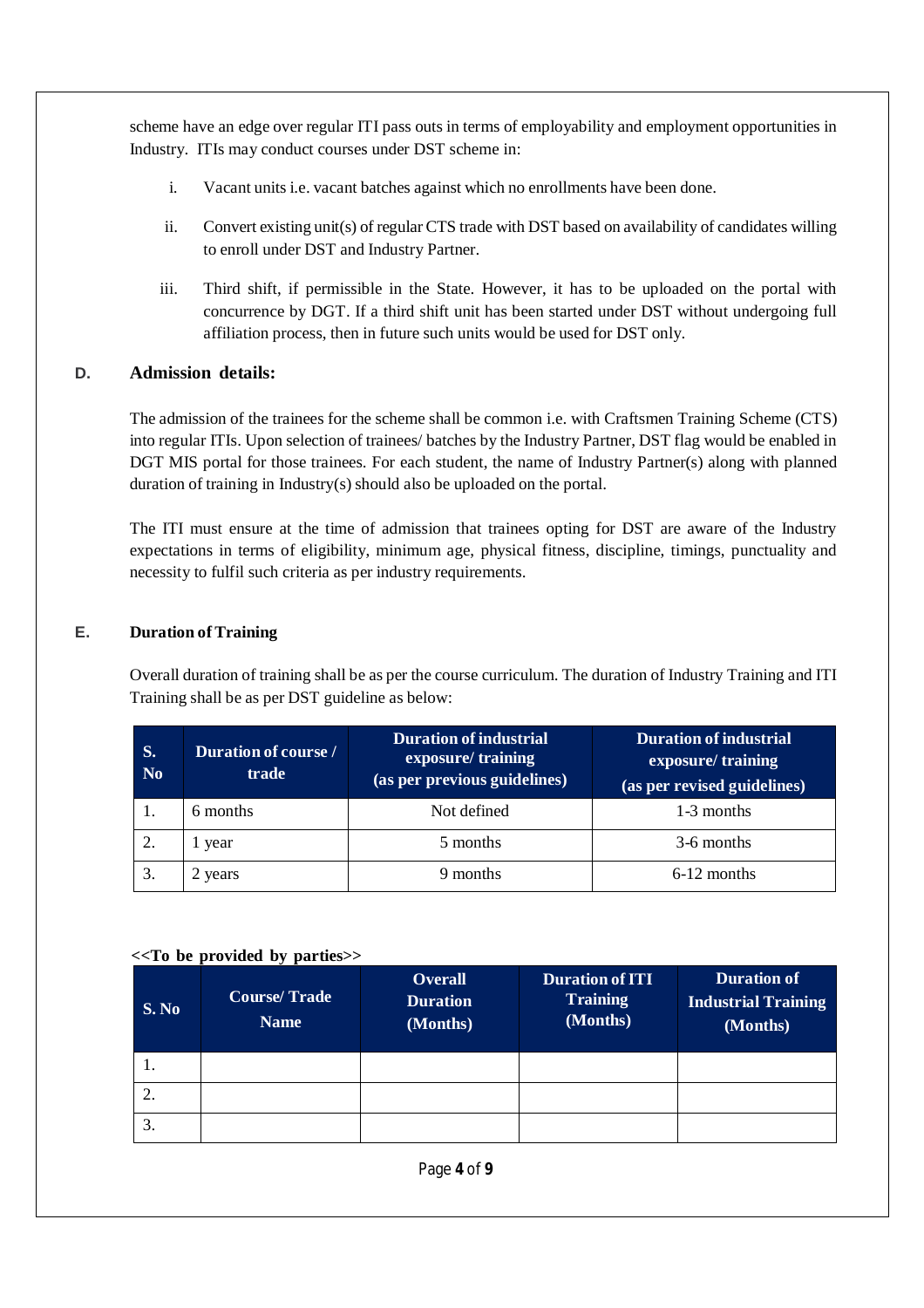# **F. Details of all Trades and Units**

*<<Below data to be provided by ITI signing MoU>>*

| Summary of all trades & Units (DST and Non-DST) being offered at ITI including trades and<br>units exclusively for DST under this MoU, to be affiliated |                   |                                                                       |                                                                                                                  |                                                                                                                |                                                                                                                                              |
|---------------------------------------------------------------------------------------------------------------------------------------------------------|-------------------|-----------------------------------------------------------------------|------------------------------------------------------------------------------------------------------------------|----------------------------------------------------------------------------------------------------------------|----------------------------------------------------------------------------------------------------------------------------------------------|
| S. No                                                                                                                                                   | <b>Trade Name</b> | <b>Total Existing</b><br><b>Affiliated</b><br><b>Units</b><br>$(A+B)$ | <b>Total Existing</b><br>affiliated Non-<br><b>DST Batches/</b><br><b>Units</b><br><b>Upon Signing</b><br>MoU(A) | <b>Total affiliated</b><br>& Converted<br><b>DST Batches/</b><br><b>Units</b><br><b>Upon Signing</b><br>MoU(B) | <b>Any New Unit</b><br>to be<br>exclusively<br>affiliated for<br><b>DST Batches/</b><br><b>Units, Upon</b><br>signing<br>$Mo\overline{U(C)}$ |
| 1.                                                                                                                                                      | Trade 1           |                                                                       |                                                                                                                  |                                                                                                                |                                                                                                                                              |
| 2.                                                                                                                                                      | Trade 2           |                                                                       |                                                                                                                  |                                                                                                                |                                                                                                                                              |
| 3.                                                                                                                                                      | .                 |                                                                       |                                                                                                                  |                                                                                                                |                                                                                                                                              |

*\* ITI needs to mention if the proposed new DST batches/Units under the MoU are against existing sanctioned/ affiliated units or new units that need to be added and approved by DGT exclusively for DST.*

#### **G. Curriculum, Assessment & Certification:**

- i. All these courses will be NSQF aligned
- ii. Examination pattern for DST shall be same as that for regular CTS trade and in accordance with the notification dated 4th Oct. 2018 vide implementation order no. MSDE (-18011/DGT/2017-TTC (Pt. III)).
- iii. In case of DST, Trade Practical Examination shall be done by ITI only.
- iv. Formative assessment shall be done by both ITI and the Industry Partner with equal weightage in each year regardless of duration of Industry training.
- v. ITIshall be responsible for uploading of overall formative assessment marksincluding that awarded by the Industry.
- vi. In case 'Industry Training' is done in more than one Industry, only the Industry where trainee spends maximum time may award part formative assessment marks.
- vii. After successful completion of training in respective trade and passing the AITT, the National Trade Certificate (NTC) under DST shall be awarded to the trainee.
- viii. All other guidelines applicable for CTS trades/units affiliated to DGT shall also apply to the trades/units being run under Dual System of Training (DST).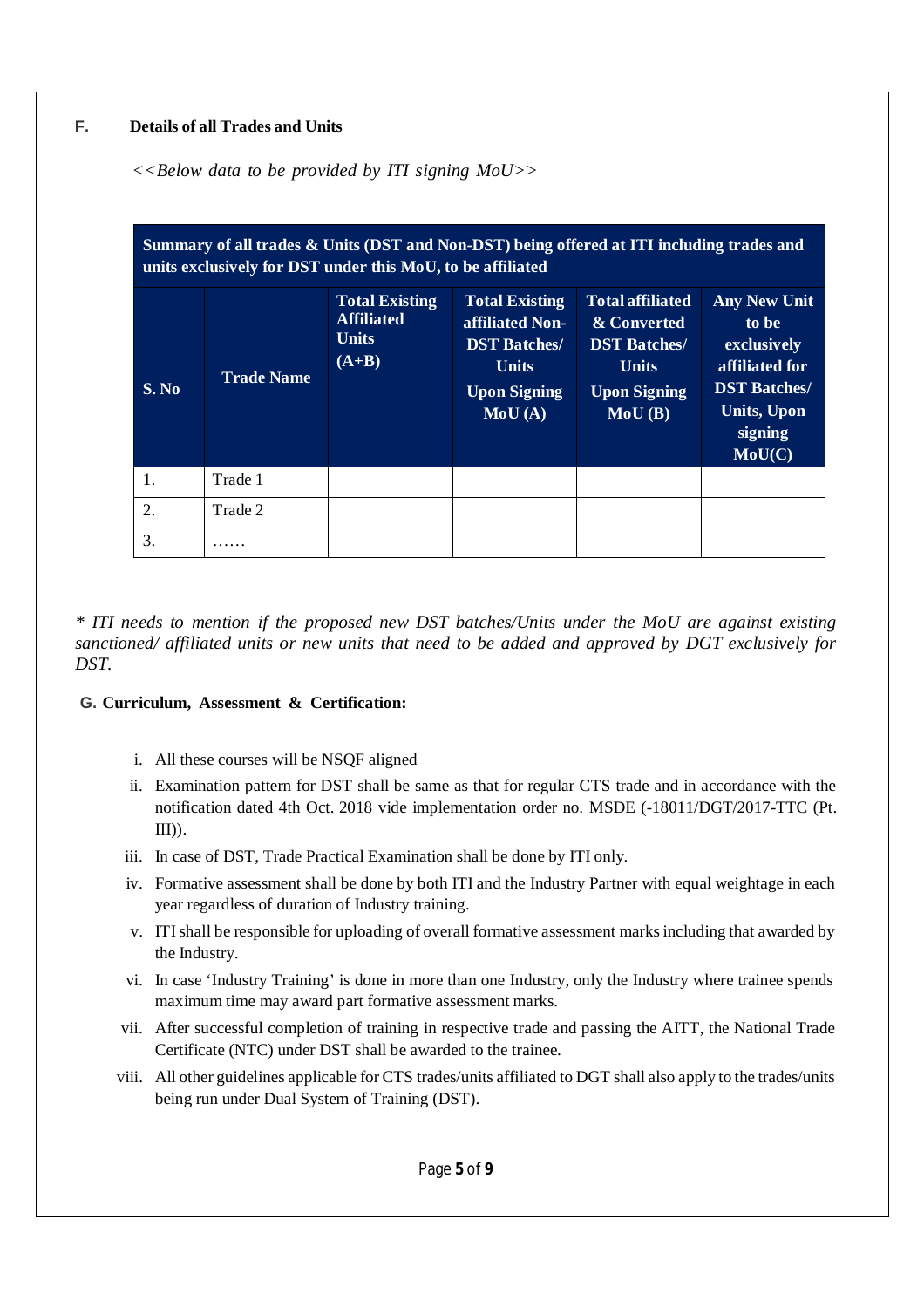## **H. Responsibilities of ITI:**

Roles and responsibilities of ITIs and Industry are as detailed below:

#### **Before Industry Training**

- ix. Sign MoU with trade relevant Industry to conduct the training under Dual System of Training.
- x. Ensure that trainees opting for DST are aware of the Industry expectations in terms of eligibility, minimum age, physical fitness, discipline, timings, punctuality and necessity to fulfil such criteria as per industry requirements.
- xi. Ensure acknowledgement in writing from all trainees to be enrolled under DST that they have understood the requirements of DST/ Industry Partner as stated above.
- xii. Teach trade theory and impart trade relevant foundation practical knowledge.
- xiii. Conduct part formative assessment, and provide instructions to Industry Partner(s) for conducting the remaining portion of formative assessment
- xiv. Prepare weekly/block/mixed mode training schedule for industrial training in line with the trade curricula in consultation with all Industry Partner(s) involved.
- xv. Monitor the student's progress at the Industry by making visits in regular intervals and ensure that the students are undergoing practical training in relevant areas as per trade syllabus.

#### **Post Industry Training**

- i. Complete remaining portion of Trade theory and practical training before the end of six month /one year/ two-year course duration.
- ii. Ensure trainees' final attendance record, exam fees deposit, release of admit card, intimation of online exam centre for examination, any other dues and award of final Certification (NTC under DST).
- iii. Ensure that part formative assessment by Industry has been conducted and shared with ITI, and upload total formative assessment marks on portal.

#### **I. Responsibilities of Industry / Organization:**

- i. Assign trainer(s) responsible for the Industrial training.
- ii. Follow DST scheme trade curriculum and the schedule for industrial training prepared by ITI.
- iii. Ensure that 'Training Progress Diary' is maintained as per the schedule requirements.
- iv. Provide on-job training in trade relevant domain skills.
- v. Allocate and supervise the trainee on trade relevant project, tasks or job.
- vi. Assess part formative assessment and share corresponding marks with the ITI for uploading on portal.
- vii. Provide health and safety facilities to the trainees as available for the workers of the Industry. In case of hazardous industries, before signing the MoU for DST, Industry isrequired to disclose the conditions such as minimum age and level of medical fitness (e.g. colour blindness) etc. as per the industrialsafety norms applicable in the Industry. Also, ensure that trainee is informed about the health and safety facilities available to them.
- viii. Record and submit attendance of trainee to the ITI for the period of training at the Industry.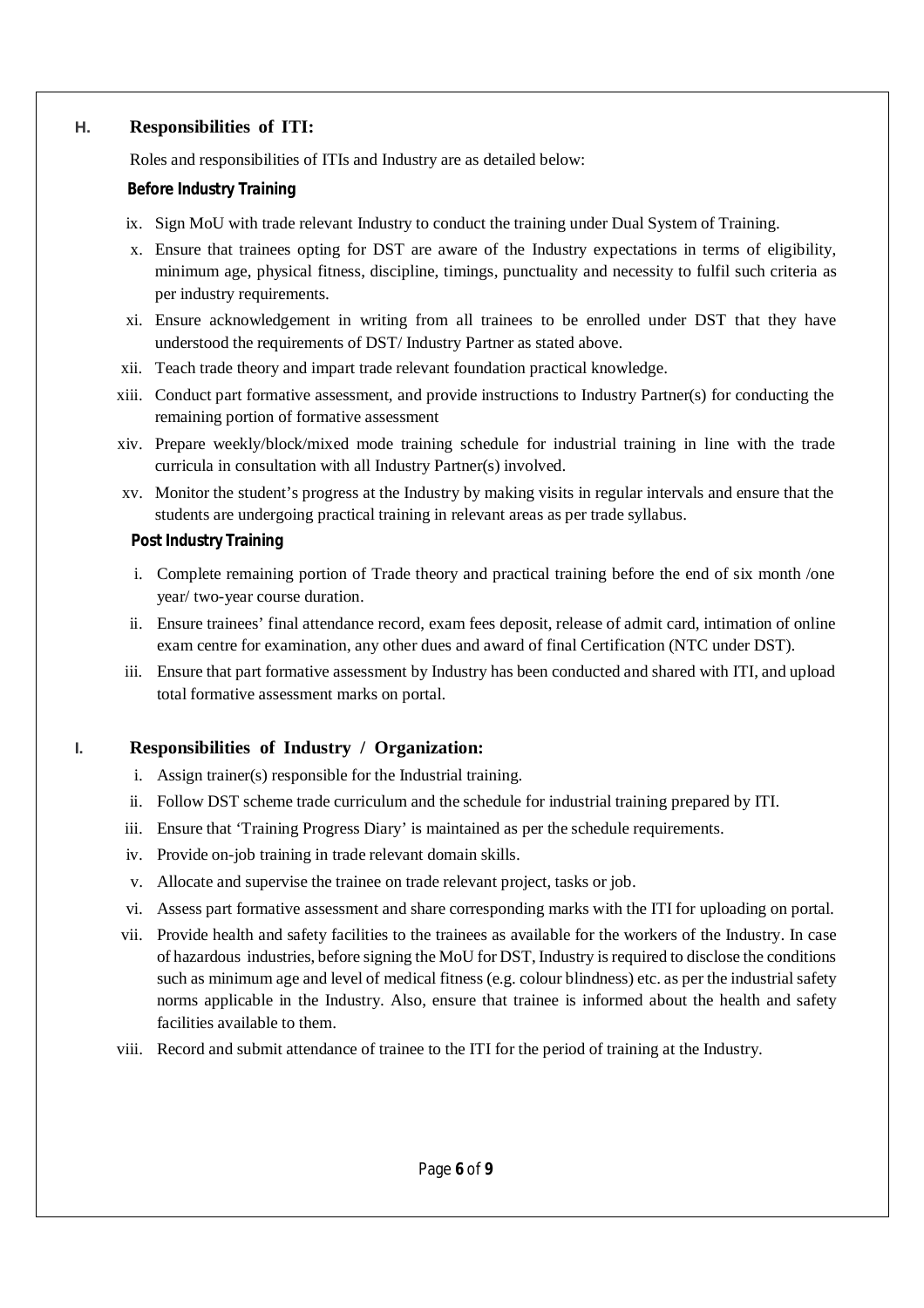#### **J. Use of Logo**

Both the parties agree that either party may use the logo of the other party for promotional documents and related to training only subject to the prior approval of the owner, but not for any commercial purposes.

#### **K. Tenure & Termination**

- i. MoU has to be signed between the industry and the ITI on the prescribed format mentioning the batch wise trades/units/shifts/numbers of the trainees to be trained in the particular industry. In case of more than one Industry and more than one location, the same should also be mentioned in the MoU. The validity of MoU may be fixed for a period of 3 to 4 years which could be extended as per the mutual understanding of the parties i.e. ITI and the industry partner(s).
- ii. The signing of MoU between the ITI and the industry partner(s) may be carried out upon satisfactorily fulfillment of eligibility criteria. The intervention of State Director/DGT may be sought only in case of
	- a. Any deviation or disagreement from the prescribed guidelines
	- b. ITI with grading below 2

#### **L. Modification in MoU**

This Memorandum of Understanding may be modified, through a written document signed by duly authorized representatives of both all Parties after due approval by competent authority on either side under intimation to the respective State Director/DGT.

#### **M. Miscellaneous/Provision**

- i. The courses to be conducted to meet the skill workforce requirement of industry so that after completion of training in dual system, the trainee having NTC with dual mode will get better employability opportunities in industry.
- ii. All courses should be NSQF aligned.
- iii. ITI may sign MoUs with more than one Industry partner for training under DST to fulfil the overall industry training requirements as per guidelines.
- iv. ITI are encouraged to leverage their Institute Management Committees (IMCs) to have tie -ups with multiple industry partners/associations/chambers/MSMEs so that the trainees are able to benefit from industry connect.
- v. ITIs may also partner with industries/branches of industries outside their state. DGT to facilitate necessary approvals if required for such cases.

#### **N. Eligibility of Industry**

To ensure quality training under Dual System of Training, industry partnersigning the MoU should be:

i. MSME registered at least for 2 years, OR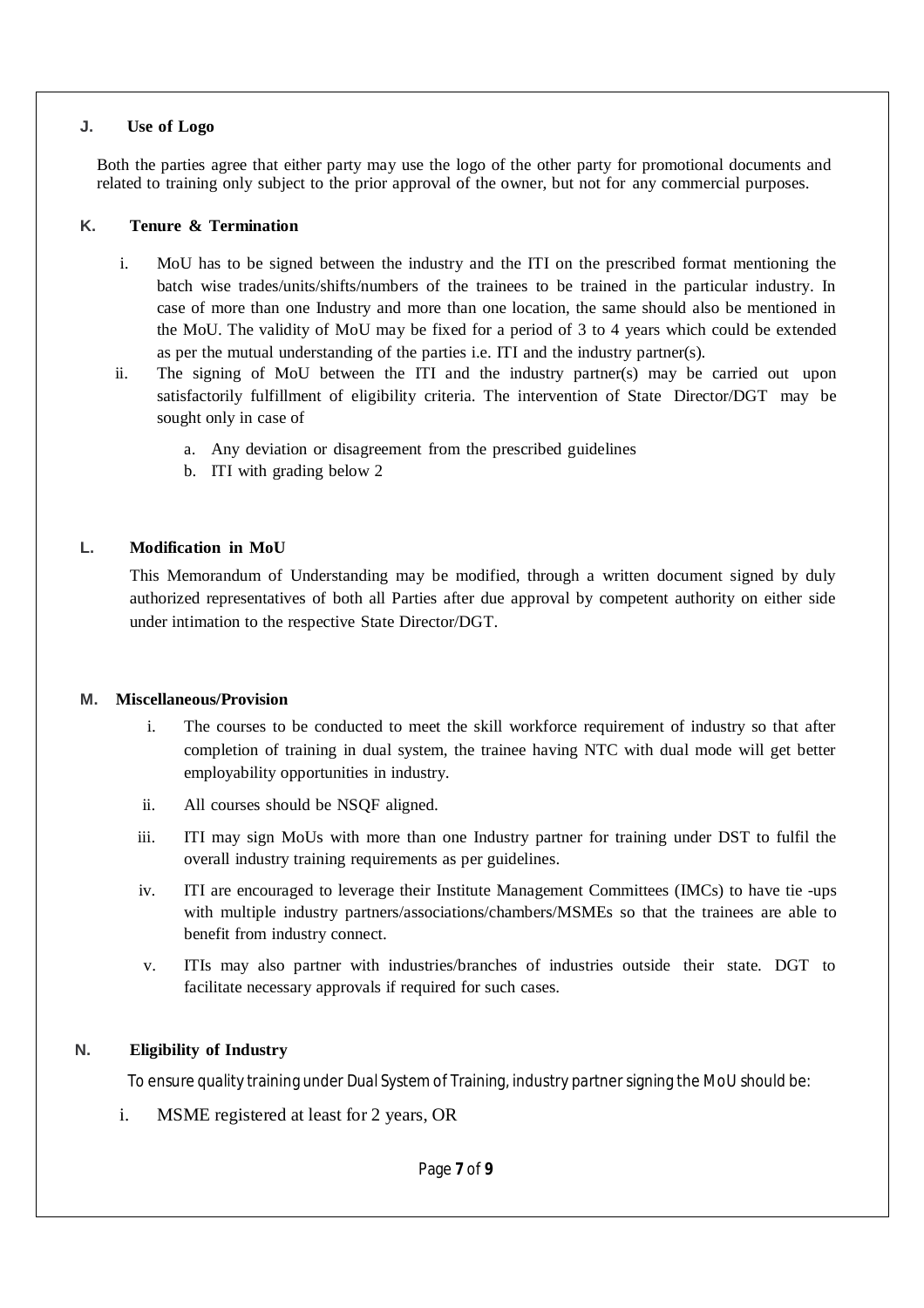- ii. Industry/ establishment having valid registration with the State/ Central authority registered at least for 2 years. Establishments include entities registered with any government/local authorities/ shops covered under Factories Act 1948 and Shops and Establishments Act applicable for the concerned State, OR
- iii. Industry Association, Industry cluster, Central & State Sector Industries/Establishments.

**Revised criteria of eligibility of the industry is as follows:**

| S.<br>No. | <b>Parameter</b>                                | <b>Eligibility criteria</b>          |                                             | <b>Eligibility criteria</b>         |                                             |
|-----------|-------------------------------------------------|--------------------------------------|---------------------------------------------|-------------------------------------|---------------------------------------------|
|           |                                                 | (Earlier)                            |                                             | (Now)                               |                                             |
|           |                                                 | <b>Engineering</b><br><b>Trades</b>  | Non-<br><b>Engineering</b><br><b>Trades</b> | <b>Engineering</b><br><b>Trades</b> | Non-<br><b>Engineering</b><br><b>Trades</b> |
| 1.        | Minimum no. of<br>Employees in the Industry     | 200                                  | 200                                         | 40                                  | 6                                           |
| 2.        | Minimum Turnover of the<br>Industry<br>(in INR) | 10 crore/ year<br>(For last 3 years) | 10 crore/ year<br>(For last 3 years)        | 1 crore/year<br>(For last 3 years)  | 10 lakhs / year<br>(For last 2 years)       |

## **O. Rights of competent authorities**

- i. State and DGT officials have the rights to verify the infrastructure at the ITI/Industry and to monitor the progress of the training, as per guidelines issued by DGT from time-to-time.
- ii. DGT, MSDE reserves the right to modify the terms and conditions for ITI/Industry from time to time and such modified terms shall be binding on the ITI/Industry.

# **P. Dispute Redressal**

Any difference or dispute between the Parties concerning the interpretation and/or implementation and/or application of any of the provisions of this MoU shall be settled amicably through mutual consultation or negotiations between the Parties, without ref erence to any third Party. In the event of such issues/differences were to persist, the Director General / Additional Secretary, Ministry of Skill Development & Entrepreneurship will decide the matter which will be final and accepted to by the parties.

All disputes, differences  $\&$ /or claims arising out of these presents or as to the construction, meaning or effect here of or as to the rights & liabilities of the parties here under shall be settled by Arbitration to be held in New Delhi, in accordance with the provision of Arbitration and conciliation Act, 1996 or any Statutory amendments thereof and shall be referred to the role arbitrator of a person to be nominated by DG/AS, MSDE. In the event of death, refusal, neglect, inability or incapacity of the person so appointed to act as an Arbitrator………., may